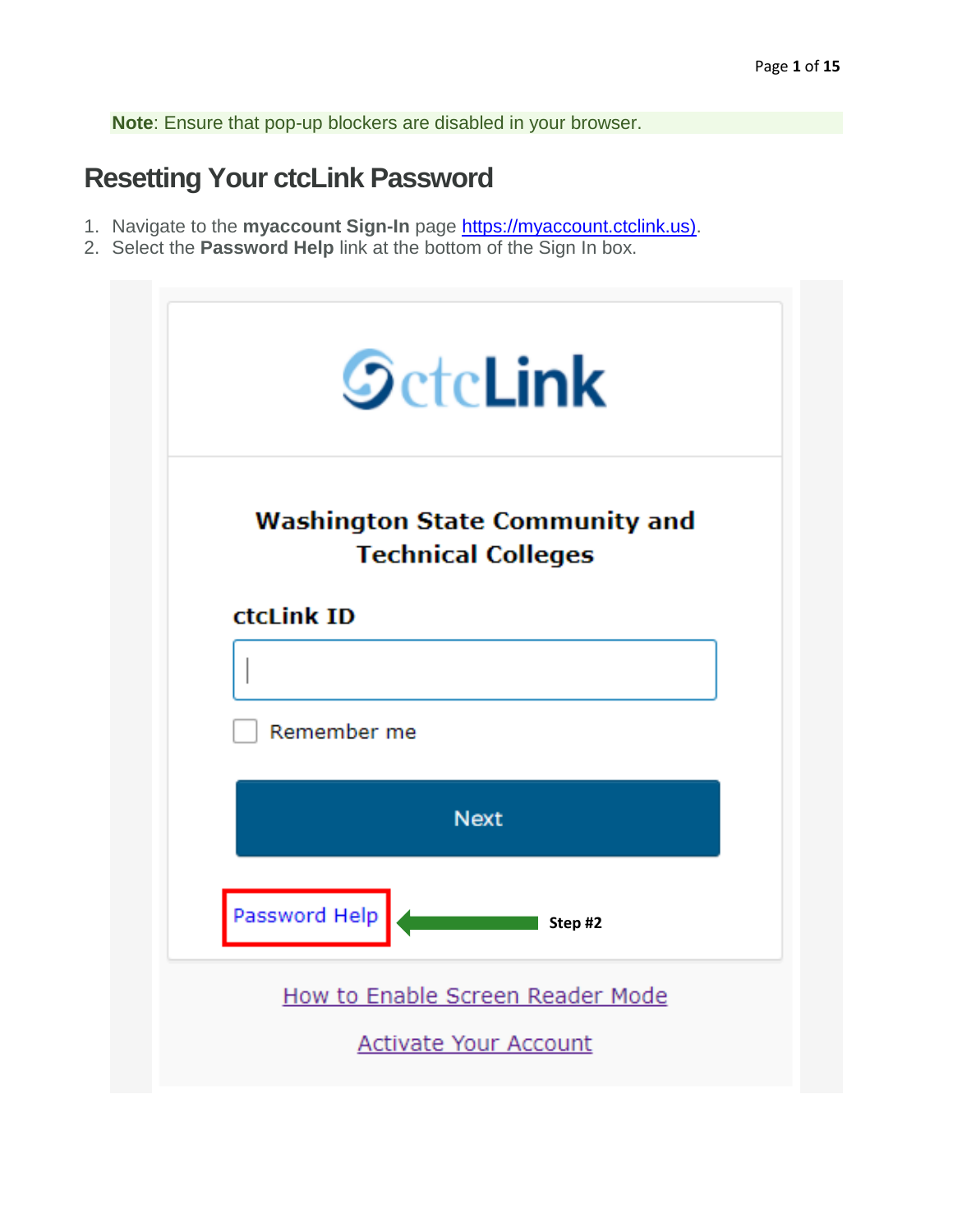- 3. Three additional links display under the Password Help link.
	- Reset Password
	- Unlock Account
	- Help

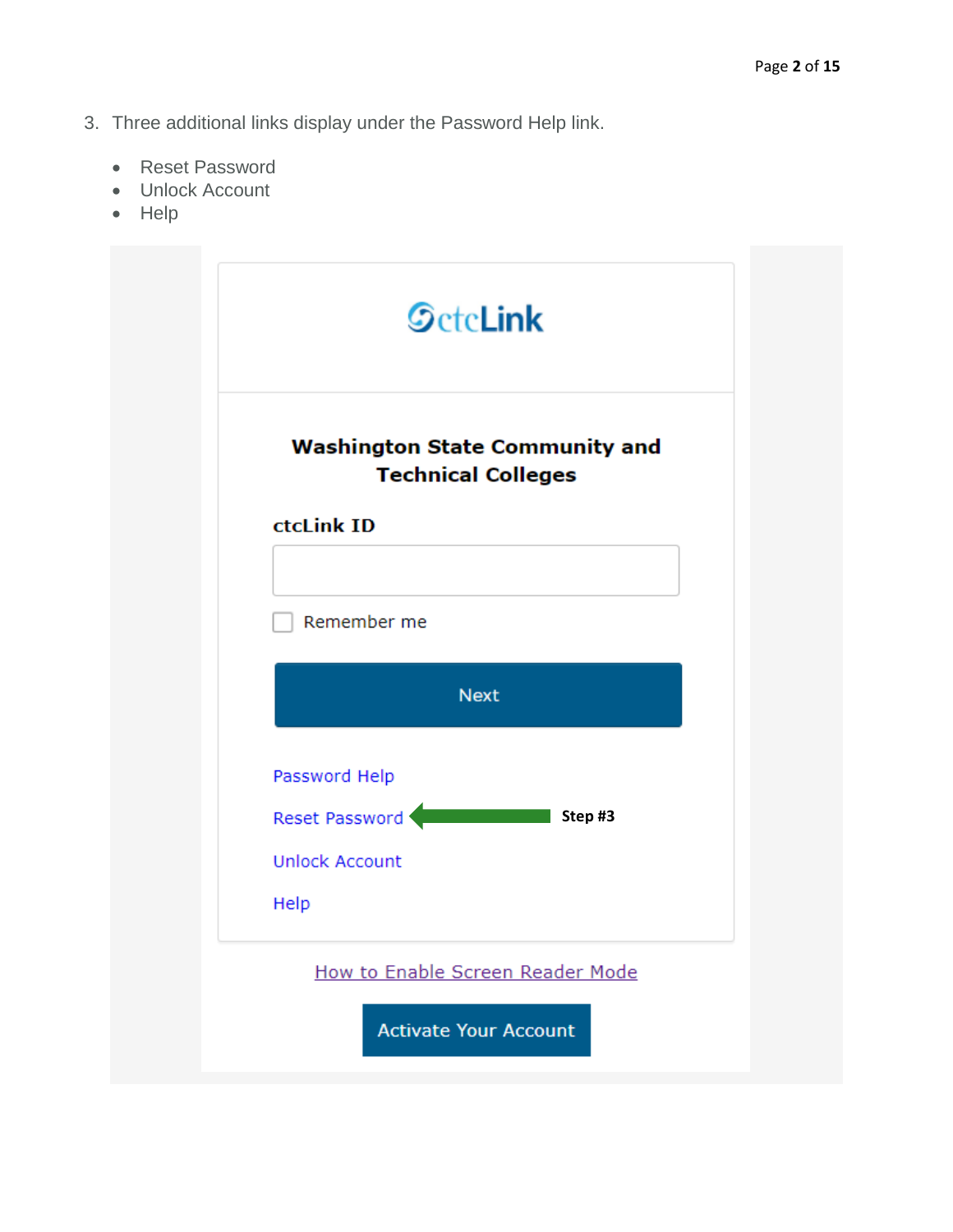# **Resetting Your Password Options**

Once you select the **Reset Password** link from the main sign-in page, enter your **ctcLink ID** into the ctcLink ID field and select which method - Text, Voice Call or Email - you would like to use to reset your password.

**Note:** Text, Voice Call, and E-mail can only be used if you provided and validated them when you set up your account. All Reset/Unlock recovery e-mails are valid for 1 hour.

#### **A. To Reset Via Text**

1. Select the dark blue **Reset via Text** button.

| <b>SctcLink</b>                                                                                        |        |
|--------------------------------------------------------------------------------------------------------|--------|
| <b>Reset Password</b>                                                                                  |        |
| ctcLink ID                                                                                             |        |
| 201207191                                                                                              |        |
| Text or Voice Call can only be used if you<br>provided a phone number when you set up<br>your account. |        |
| <b>Reset via Text</b>                                                                                  | Step#1 |
| <b>Reset via Voice Call</b>                                                                            |        |
| <b>Reset via Email</b>                                                                                 |        |
|                                                                                                        |        |
| Back to Sign In                                                                                        |        |
| How to Enable Screen Reader Mode                                                                       |        |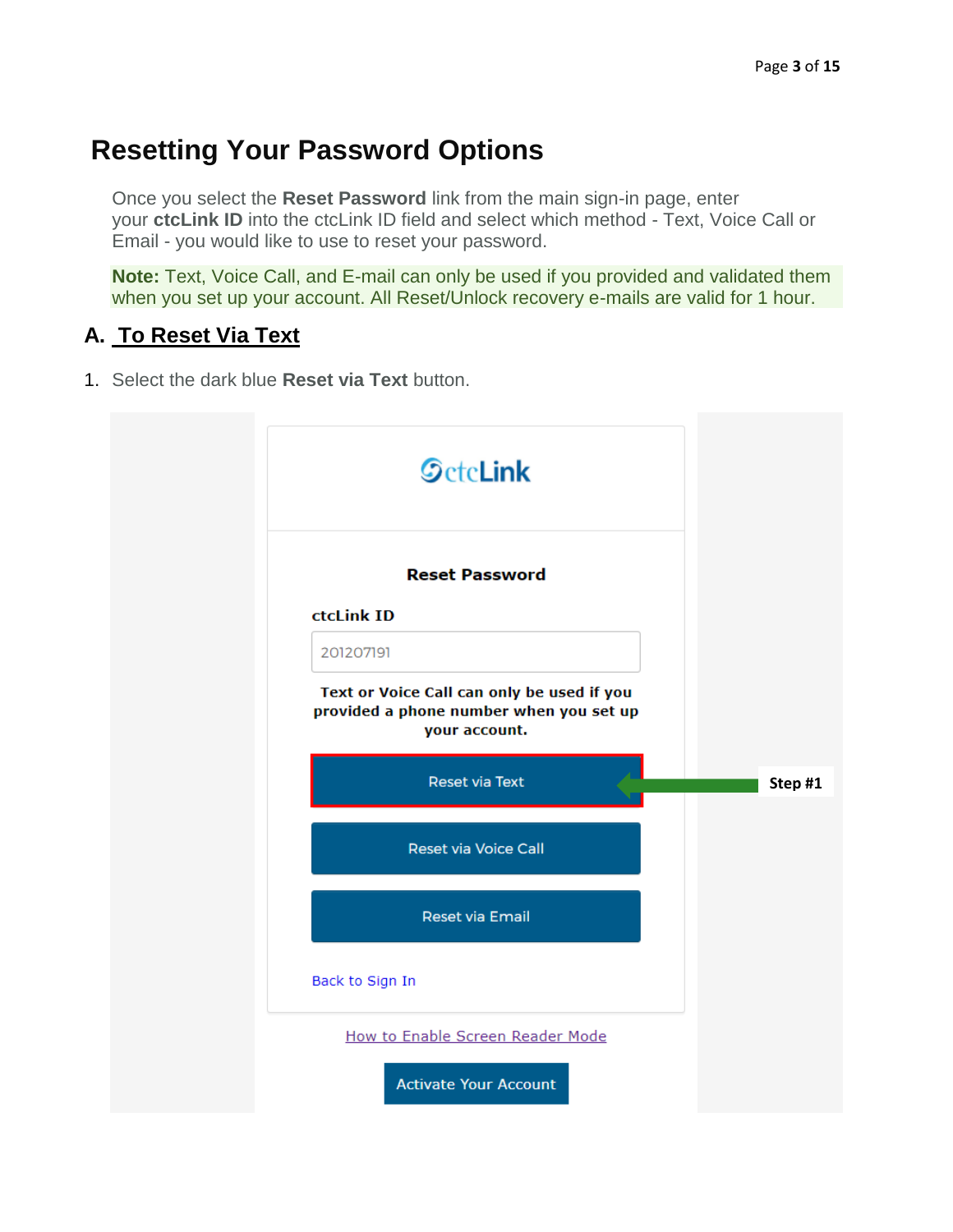2. Once you receive the text code, enter it into the **Enter Code** field and select the **Verify** button.

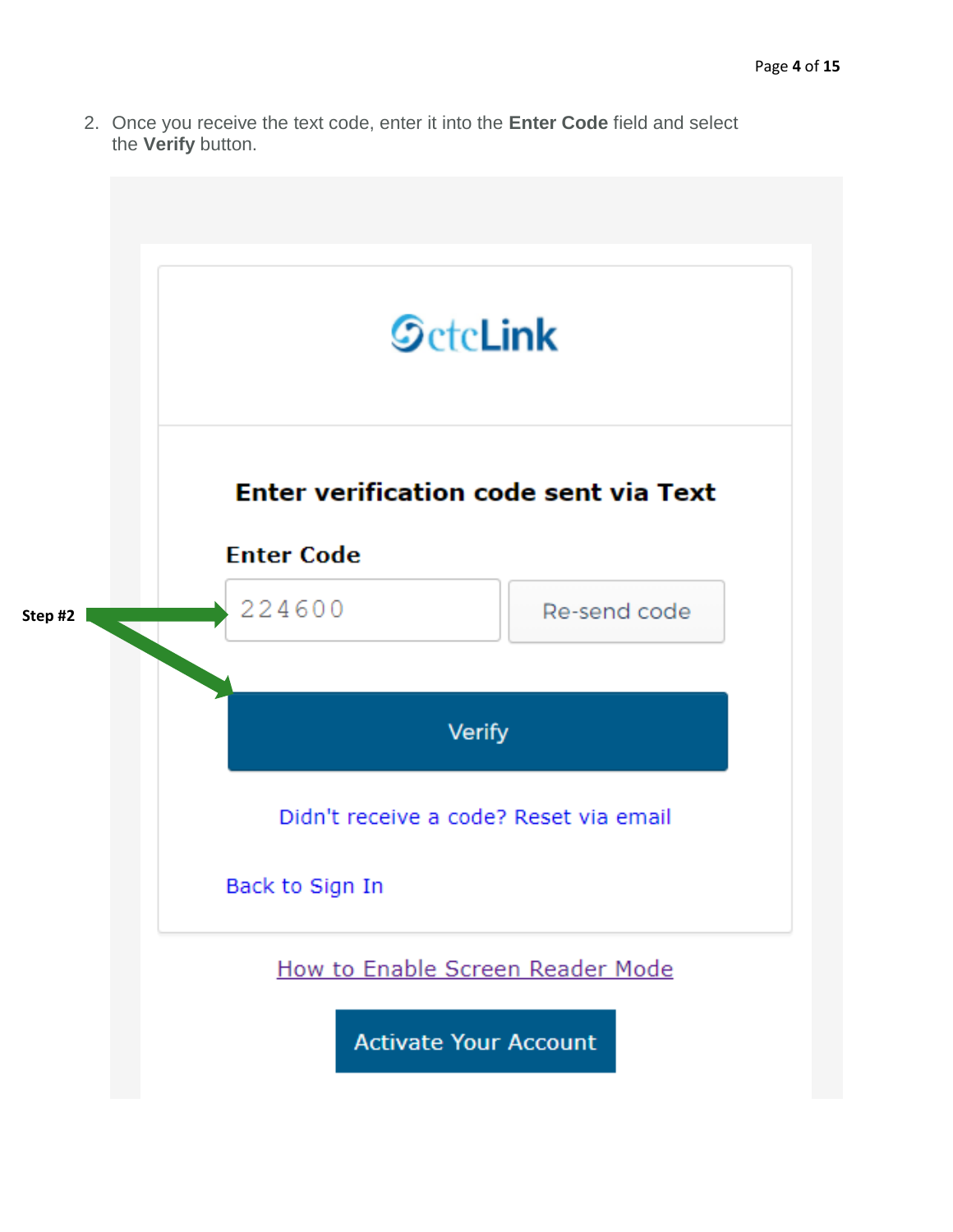- 3. The **Reset your password** page displays with listed password requirements.
- 4. Enter your new password into the **New password** field.
- 5. Enter your new password again into the **Repeat password** field.
- 6. Select the dark blue **Reset Password** button.

| <b>SctcLink</b>                                           |          |         |
|-----------------------------------------------------------|----------|---------|
| Reset your password                                       |          |         |
| Password requirements:                                    |          |         |
| • At least 8 characters                                   |          |         |
| • A lowercase letter                                      |          |         |
| • An uppercase letter                                     |          |         |
| • A number                                                |          |         |
| · Does not include your first name                        |          |         |
| · Does not include your last name                         |          |         |
| . Your password cannot be any of your last 2<br>passwords |          |         |
| New password                                              |          |         |
| -------                                                   |          | Step #4 |
| <b>Repeat password</b>                                    |          |         |
|                                                           |          | Step #5 |
|                                                           |          |         |
| <b>Reset Password</b>                                     |          | Step #6 |
|                                                           | Sign Out |         |
|                                                           |          |         |
|                                                           |          |         |
| How to Enable Screen Reader Mode                          |          |         |

7. Close the browser tab(s).

PLEASE NOTE: When prompted to close your browser(s), make sure to close ALL browsers completely for update to take place.

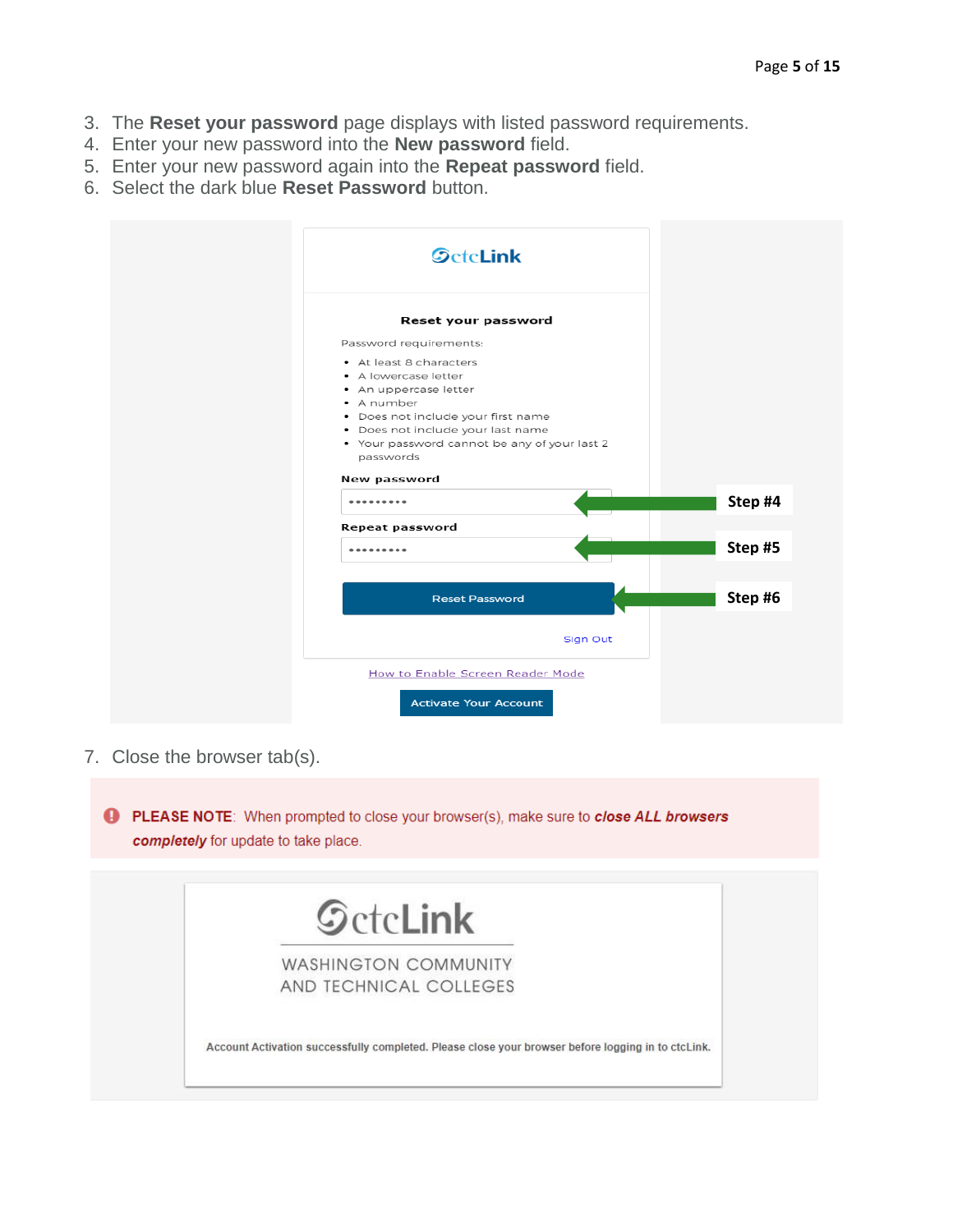8. Navigate to the **ctcLink Sign In** page **https://myaccount.ctclink.us/** 



- 9. Enter your ctcLink ID
- **SctcLink** € **Enter Your Password** Password **Step #11**  $\odot$ **Step #12**Verify Back to sign in How to Enable Screen Reader Mode **Activate Your Account**
- 10. Click Next

- 11. Enter the New Password you just created
- 12. Click Verify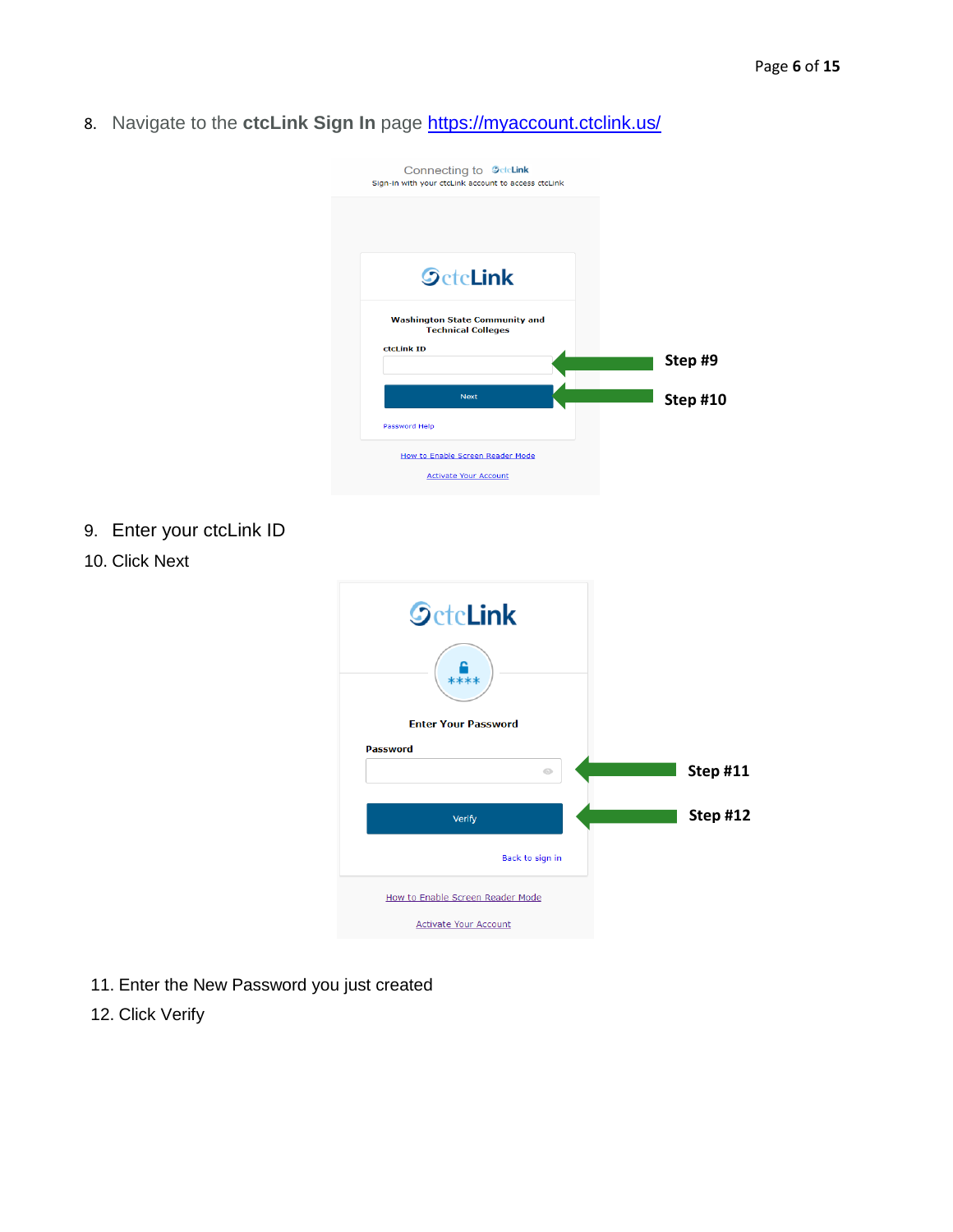### **B. To Reset Via Voice Call**

1. Select the dark blue **Reset via Voice Call** button.

| <b>SctcLink</b>                                                                                        |  |
|--------------------------------------------------------------------------------------------------------|--|
| <b>Reset Password</b>                                                                                  |  |
| ctcLink ID                                                                                             |  |
| 201207191                                                                                              |  |
| Text or Voice Call can only be used if you<br>provided a phone number when you set up<br>your account. |  |
| <b>Reset via Text</b>                                                                                  |  |
| <b>Reset via Voice Call</b>                                                                            |  |
| <b>Reset via Email</b>                                                                                 |  |
| Back to Sign In                                                                                        |  |
| How to Enable Screen Reader Mode                                                                       |  |
| <b>Activate Your Account</b>                                                                           |  |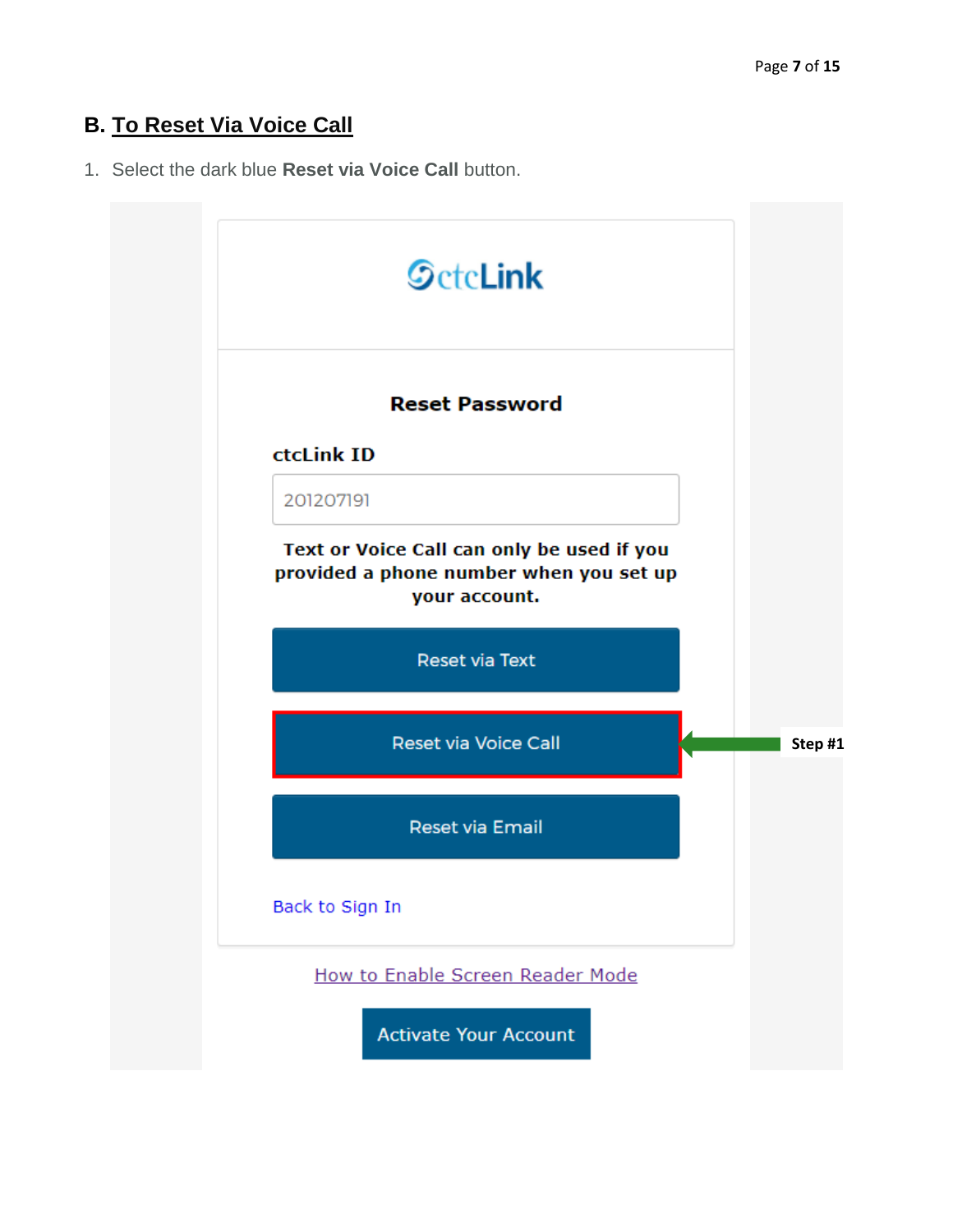2. Once you receive the verification code, enter it into the **Enter Code** field and select the **Verify** button.

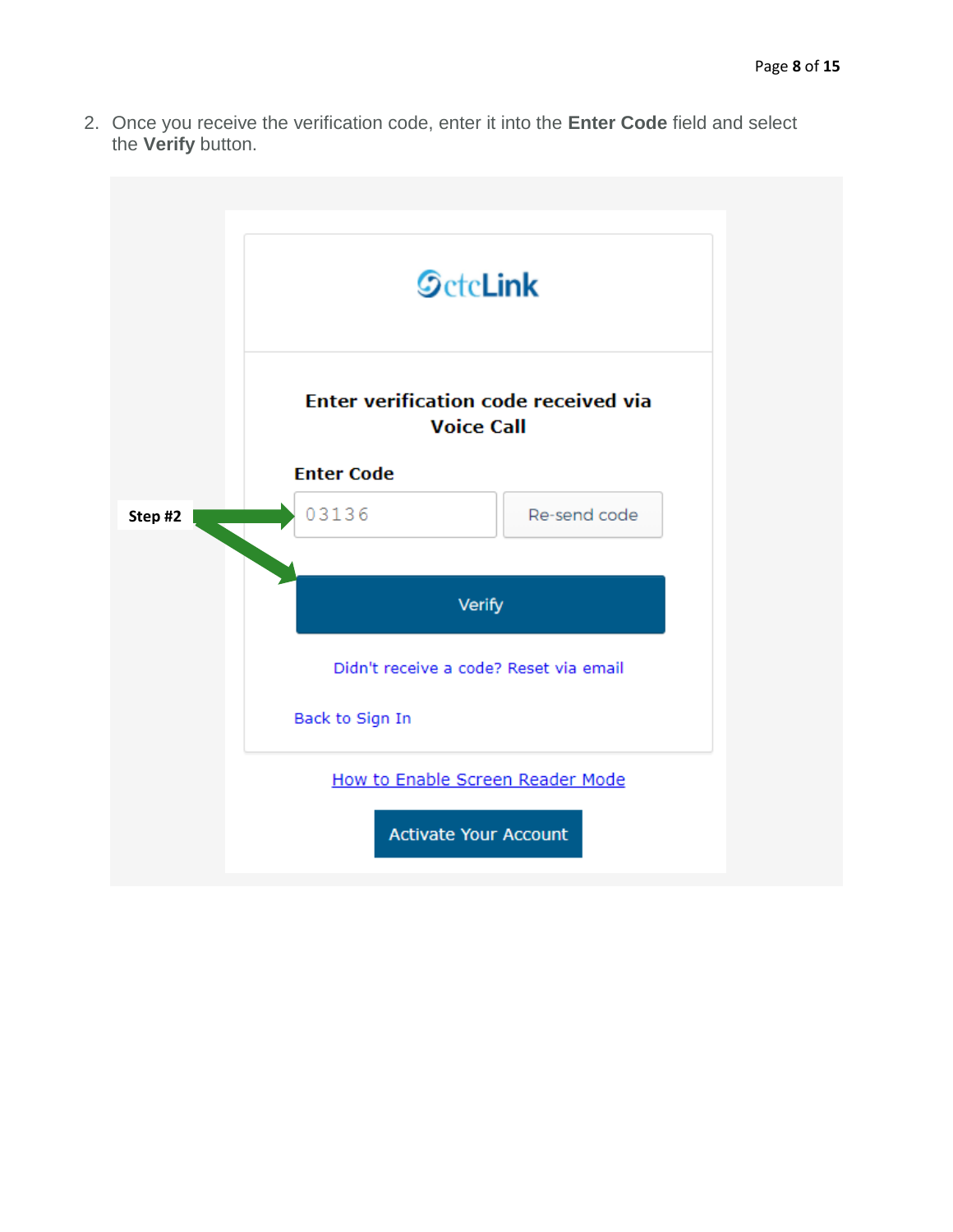- 3. The **Reset your password** page displays with listed password requirements.
- 4. Enter your new password into the **New password** field.
- 5. Enter your new password again into the **Repeat password** field.
- 6. Select the dark blue **Reset Password** button.

| <b>SctcLink</b>                                                                       |          |
|---------------------------------------------------------------------------------------|----------|
| Reset your password                                                                   |          |
| Password requirements:                                                                |          |
| • At least 8 characters<br>• A lowercase letter<br>• An uppercase letter              |          |
| • A number<br>· Does not include your first name<br>· Does not include your last name |          |
| . Your password cannot be any of your last 2<br>passwords                             |          |
| <b>New password</b>                                                                   |          |
|                                                                                       | Step #4  |
| <b>Repeat password</b>                                                                |          |
| ---------                                                                             | Step #5  |
| <b>Reset Password</b>                                                                 | Step #6  |
|                                                                                       | Sign Out |
| How to Enable Screen Reader Mode                                                      |          |
|                                                                                       |          |

7. Close the browser tab(s).

PLEASE NOTE: When prompted to close your browser(s), make sure to close ALL browsers completely for update to take place.

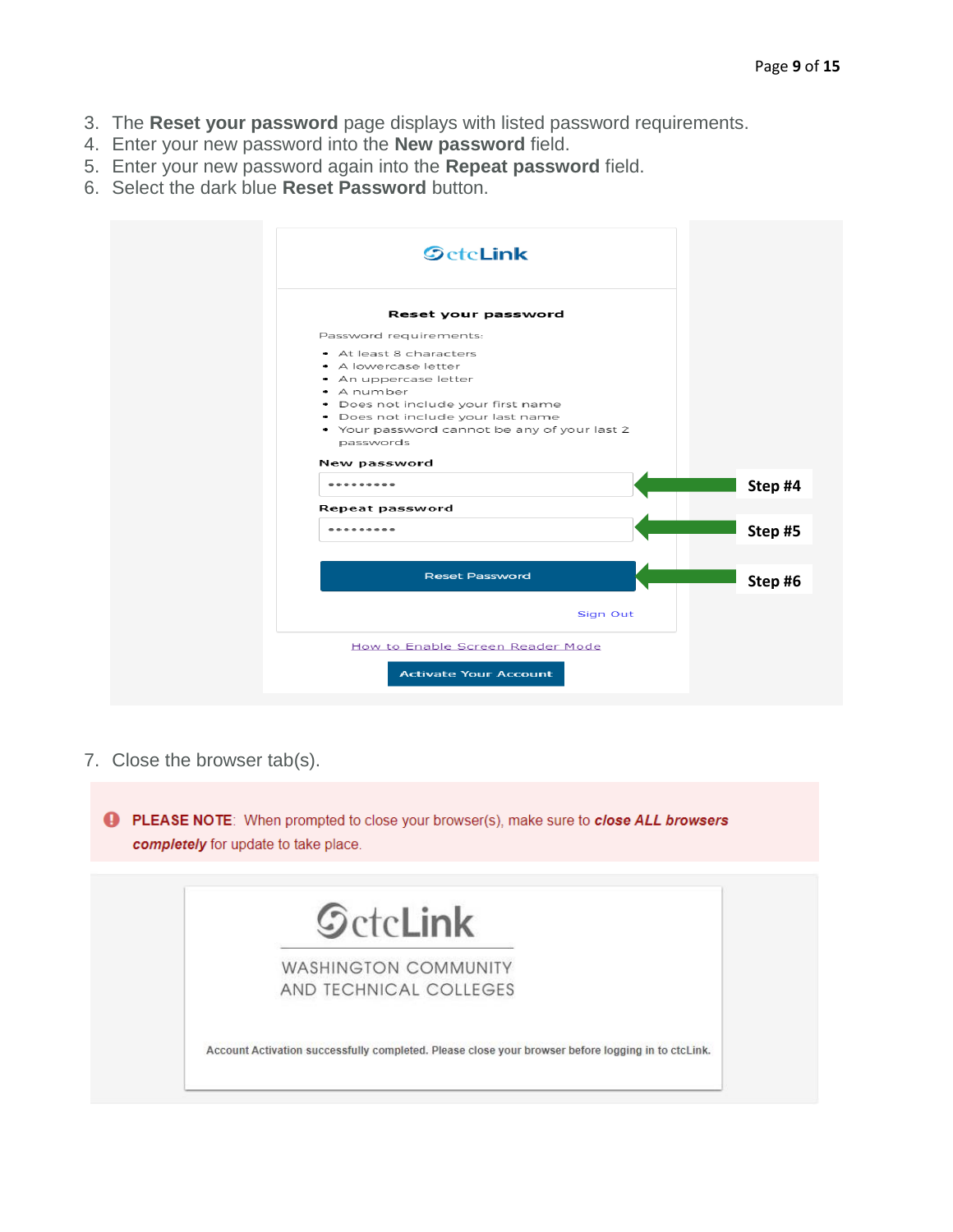8. Navigate to the **ctcLink Sign In** page **https://myaccount.ctclink.us/** 



- 9. Enter your ctcLink ID
- **SctcLink** € **Enter Your Password Password Step #11**  $\odot$ **Step #12**Verify Back to sign in How to Enable Screen Reader Mode **Activate Your Account**
- 10.Click Next

- 11.Enter the New Password you just created
- 12.Click Verify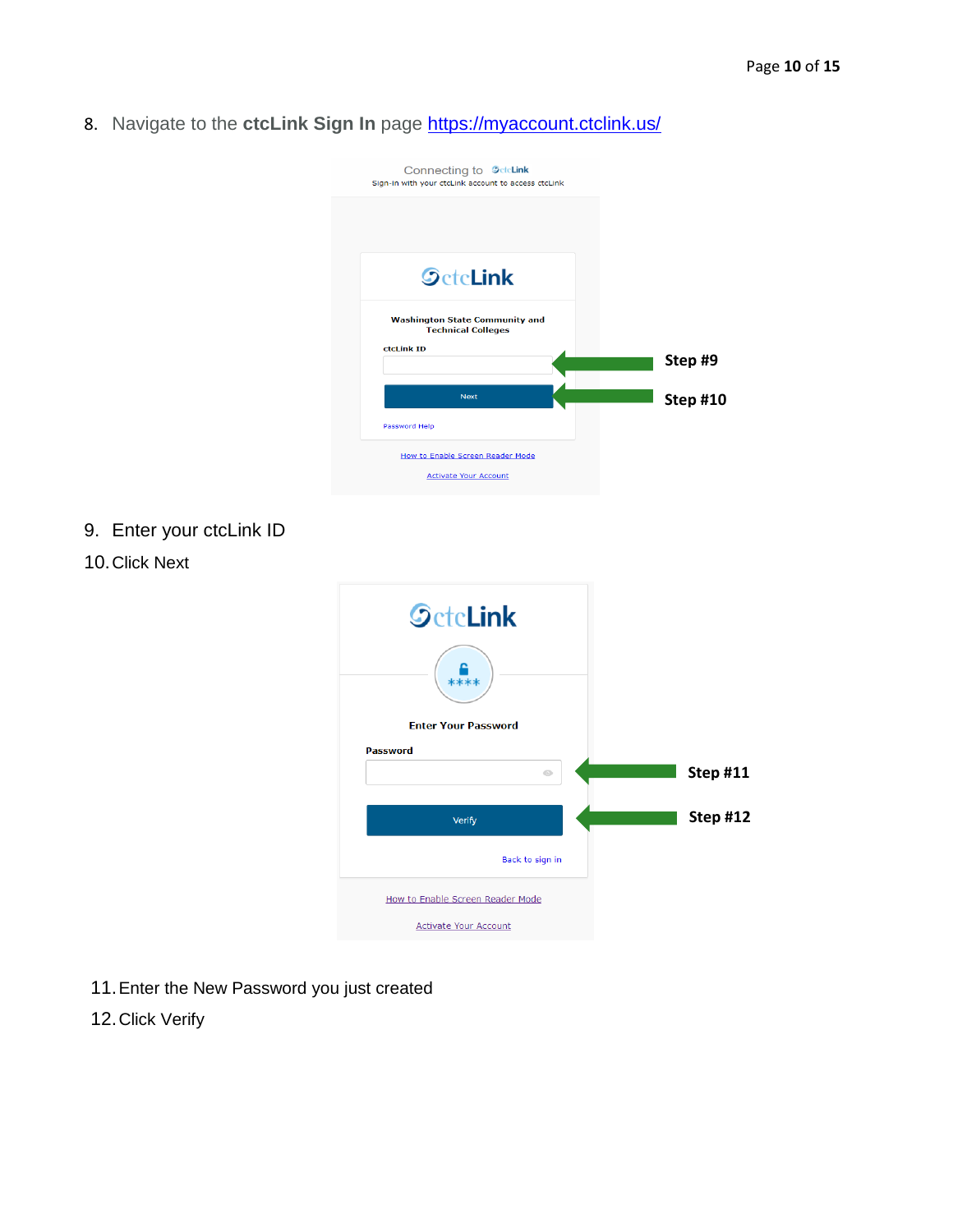## **C. Reset via Email**

1. Select the dark blue **Reset via Email** button.

| <b>SctcLink</b>                                                                                        |  |
|--------------------------------------------------------------------------------------------------------|--|
| <b>Reset Password</b>                                                                                  |  |
| ctcLink ID                                                                                             |  |
| 201207191                                                                                              |  |
| Text or Voice Call can only be used if you<br>provided a phone number when you set up<br>your account. |  |
| <b>Reset via Text</b>                                                                                  |  |
| <b>Reset via Voice Call</b>                                                                            |  |
| <b>Reset via Email</b>                                                                                 |  |
| Back to Sign In                                                                                        |  |
| How to Enable Screen Reader Mode                                                                       |  |
| <b>Activate Your Account</b>                                                                           |  |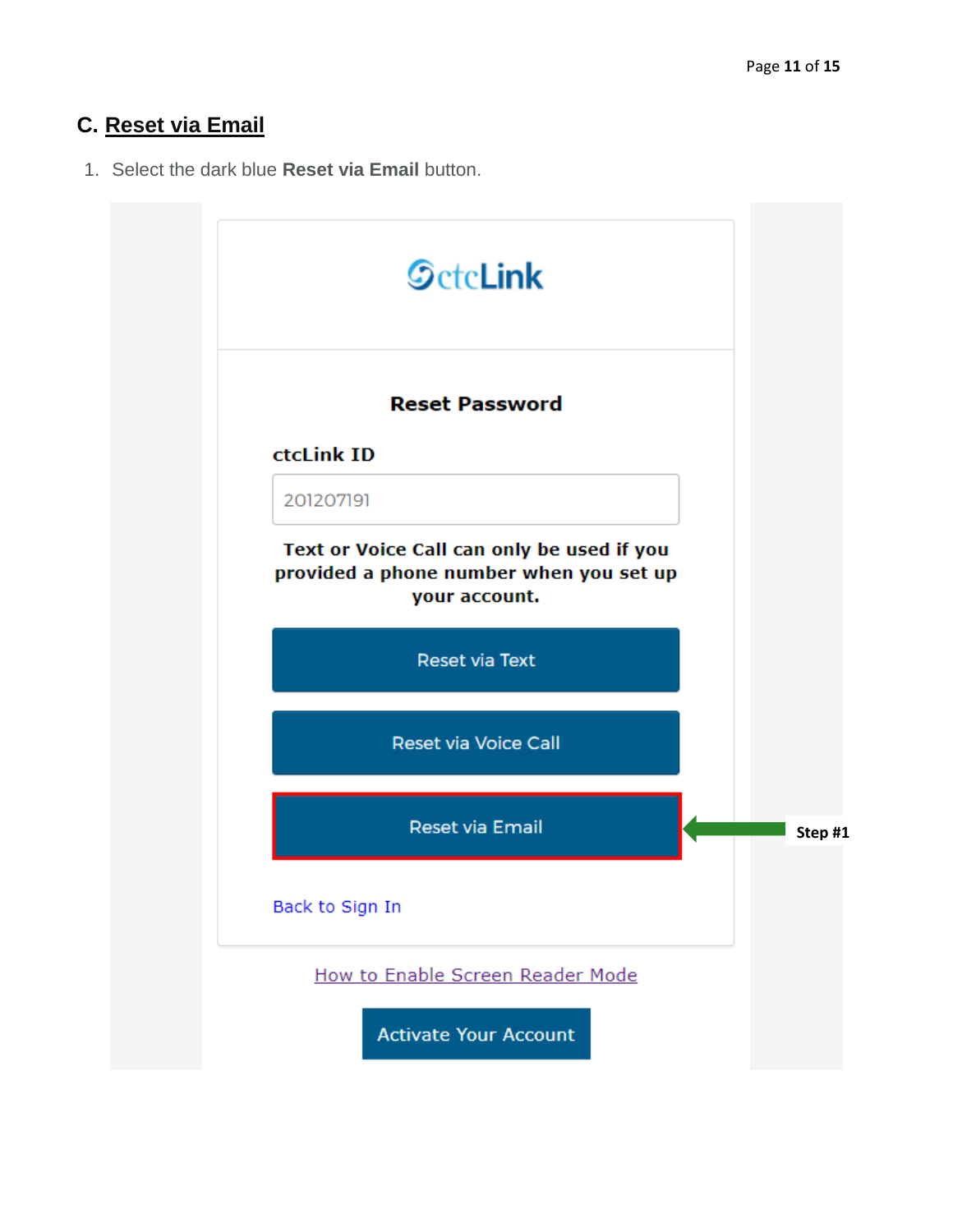2. The **Password Reset Email Sent!** notification displays explaining that the password reset instructions have been sent to the email aligned to your ctcLink ID.

| <b>SctcLink</b>                                                                      |
|--------------------------------------------------------------------------------------|
| <b>Password Reset Email Sent!</b>                                                    |
| Password reset instructions have been sent<br>to 201207191. Please check your email. |
| Back to Sign In                                                                      |
| How to Enable Screen Reader Mode                                                     |
| <b>Activate Your Account</b>                                                         |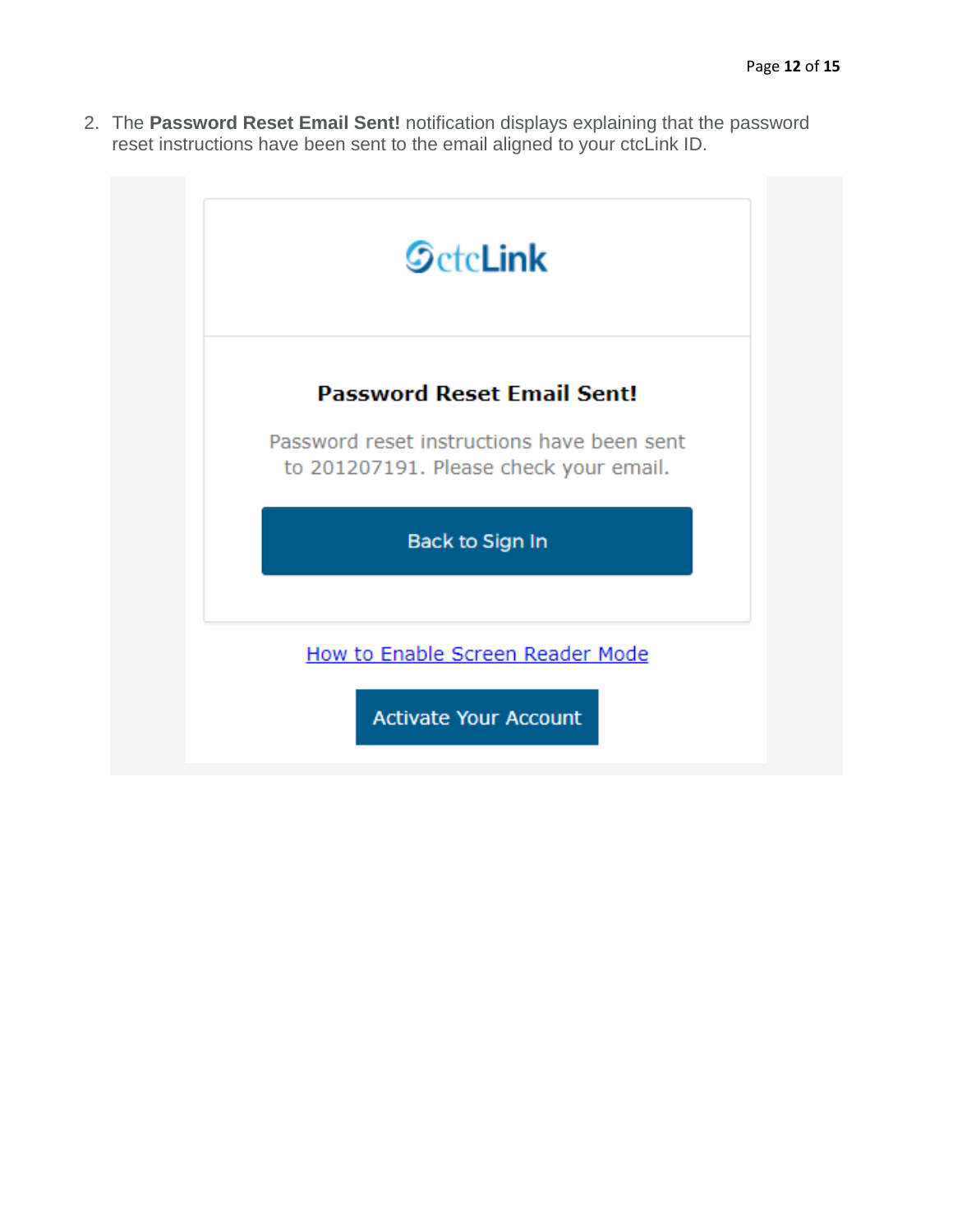3. An email with "Account Password Reset" in the subject line will instruct you to select the **Reset Password** link that is embedded within the email message.

| ctcLink Dev Password Reset Requested                                                                                                                       |
|------------------------------------------------------------------------------------------------------------------------------------------------------------|
| Hi Student,                                                                                                                                                |
| A password reset request was made for your ctcLink Dev account. If you did not make<br>this request, please contact your system administrator immediately. |
| Click this link to reset your ctcLink password                                                                                                             |
| <b>Reset Password</b><br>Step#3<br>This link expires in 1 hour.                                                                                            |
| If you experience difficulties accessing your account, contact your local college<br>helpdesk:                                                             |
| ctcLink Help                                                                                                                                               |
| This message was automatically generated by ctcLink. Replies are not monitored or answered.                                                                |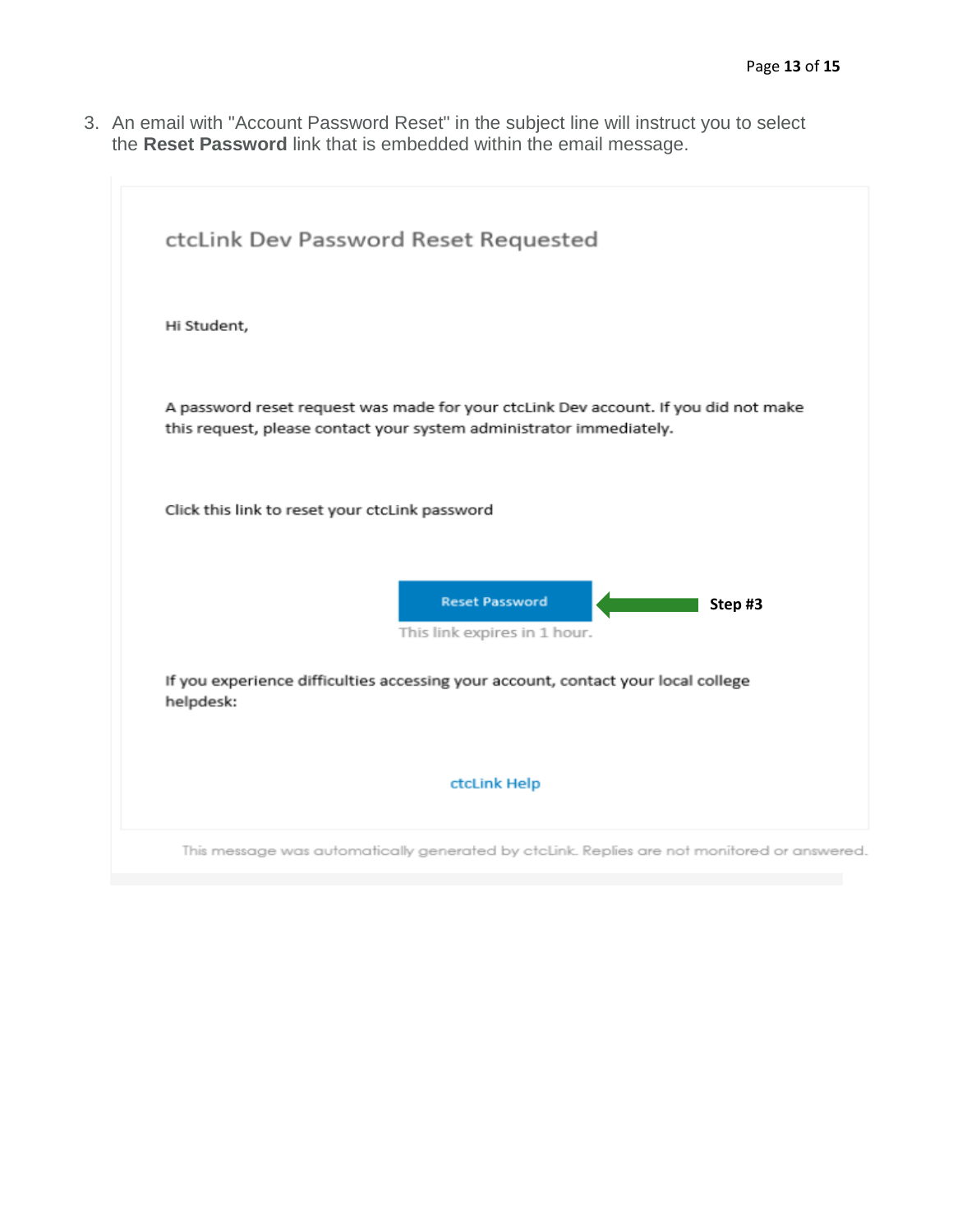- 4. The **Reset your password** page displays with listed password requirements.
- 5. Enter your new password into the **New password** field.
- 6. Enter your new password again into the **Repeat password** field.
- 7. Select the dark blue **Reset Password** button.

| <b>SctcLink</b>                                  |         |
|--------------------------------------------------|---------|
|                                                  |         |
| Reset your password                              |         |
| Password requirements:                           |         |
| • At least 8 characters<br>• A lowercase letter  |         |
| • An uppercase letter                            |         |
| • A number<br>· Does not include your first name |         |
| · Does not include your last name                |         |
| • Your password cannot be any of your last 2     |         |
| passwords                                        |         |
| New password                                     |         |
|                                                  | Step#5  |
| Repeat password                                  |         |
| ---------                                        | Step #6 |
|                                                  |         |
| <b>Reset Password</b>                            | Step #7 |
| Sign Out                                         |         |
|                                                  |         |
| How to Enable Screen Reader Mode                 |         |
|                                                  |         |

8. Close the browser tab(s).

PLEASE NOTE: When prompted to close your browser(s), make sure to close ALL browsers completely for update to take place.